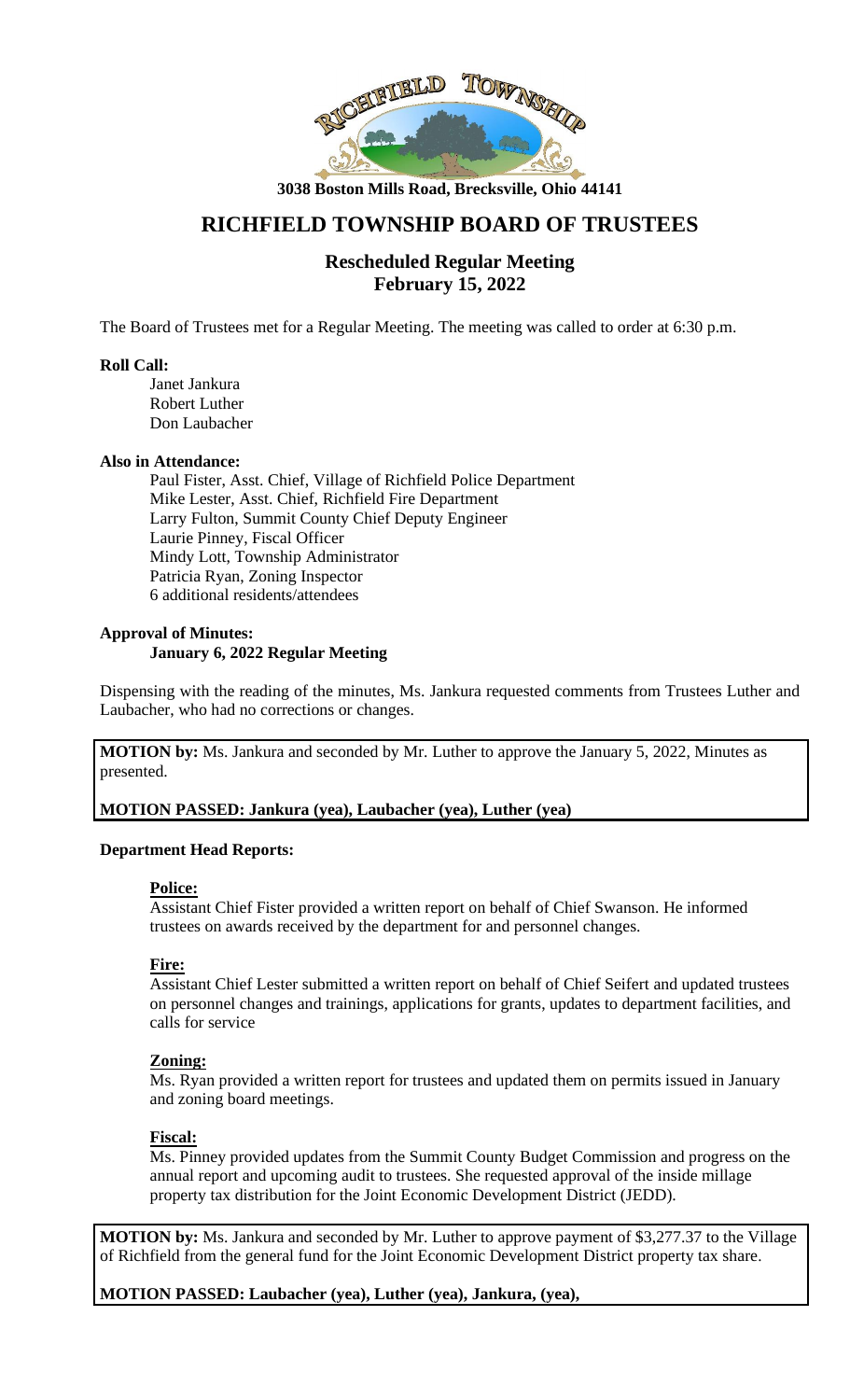## **Parks and Recreation:**

Mr. Laubacher reported that The Richfield Joint Recreation District is starting their strategic planning, which is being led by the Cleveland Metroparks chief planner with the donation coordinated by Township Trustees.

## **Roads:**

Mr. Luther reported the service department personnel have kept up with the recent heavy snow. He introduced discussion on a mailbox replacement policy. Mr. Luther said there is an issue with mailbox posts being rotten and falling over when the snow hits them. Ms. Jankura was in favor of a policy for consistency and wanted the payment in-lieu of replacement to be \$100. Mr. Laubacher wanted the policy to be clear that it only covers township roads. Ms. Remec said that this policy formalizes what the township already does, and the policy spells out residents' responsibilities and township responsibilities.

**MOTION by:** Ms. Jankura and seconded by Mr. Luther to adopt a Mailbox Replacement Policy patterned from the Village of Richfield Policy with in-lieu of payment amended to \$100 to be in effect on December 1, 2022.

## **MOTION PASSED: Luther (yea), Jankura (yea), Laubacher (yea)**

## **Administration:**

Ms. Lott informed trustees that the Road and Bridge Levy ballot language was approved for the May election. Ms. Lott requested a motion for a purchase order for Dynamerican.

**MOTION by:** Ms. Jankura and seconded by Mr. Luther to approve a new purchase order to Dynamerican in the amount of \$2,500 for vacuum and cleanout of the oil water separator from the 03 Gasoline Tax Fund as a then and now certificate.

## **MOTION PASSED: Luther (yea), Jankura (yea), Laubacher (yea)**

Ms. Lott reported the annual mileage certification was received. It changed a small amount from 2021 from 15.705 miles to 15.708 miles due to the Columbia Road extension. Allega Way will be added next year. The mileage certification is used for the State Motor Vehicle Fuel Taxes that are returned to the township. Service Dept. Foreman Jerry Schall has confirmed this report is accurate and it just requires trustee acceptance and approval.

**MOTION by:** Ms. Jankura and seconded by Mr. Luther to accept and approve the 2021 annual highway system mileage certification of 15.708 township road miles as presented.

## **MOTION PASSED: Jankura (yea), Laubacher (yea), Luther, (yea)**

Ms. Lott attended a Zoom meeting with Summit County officials on the proposed Surface Water Management District. The county is proposing this district to satisfy Ohio EPA's mandates for the MS4 Permit. The EPA is requiring the county to manage MS4 requirements for all unincorporated areas. Ms. Lott asked for trustee availability to meet with county officials to provide feedback on the proposal. Trustees concurred to meet in a work session on March 3, 2022.

#### **Old Business:** None **New Business:** None

# **Citizens Forum:**

Mr. Jim Vocaire, 5144 Hecker Dr., requested street signs to prevent trucks from seeking an entrance to Best Buy from Stubbins Road or Hecker Drive. Ms. Ryan said that Best Buy has been contacted to try to correct the issue.

## **Announcements:**

Ms. Jankura announced that the JEDD Board met and reported on projected increases in income tax revenue. She announced there is an opening on the JEDD Board and candidates are being sought.